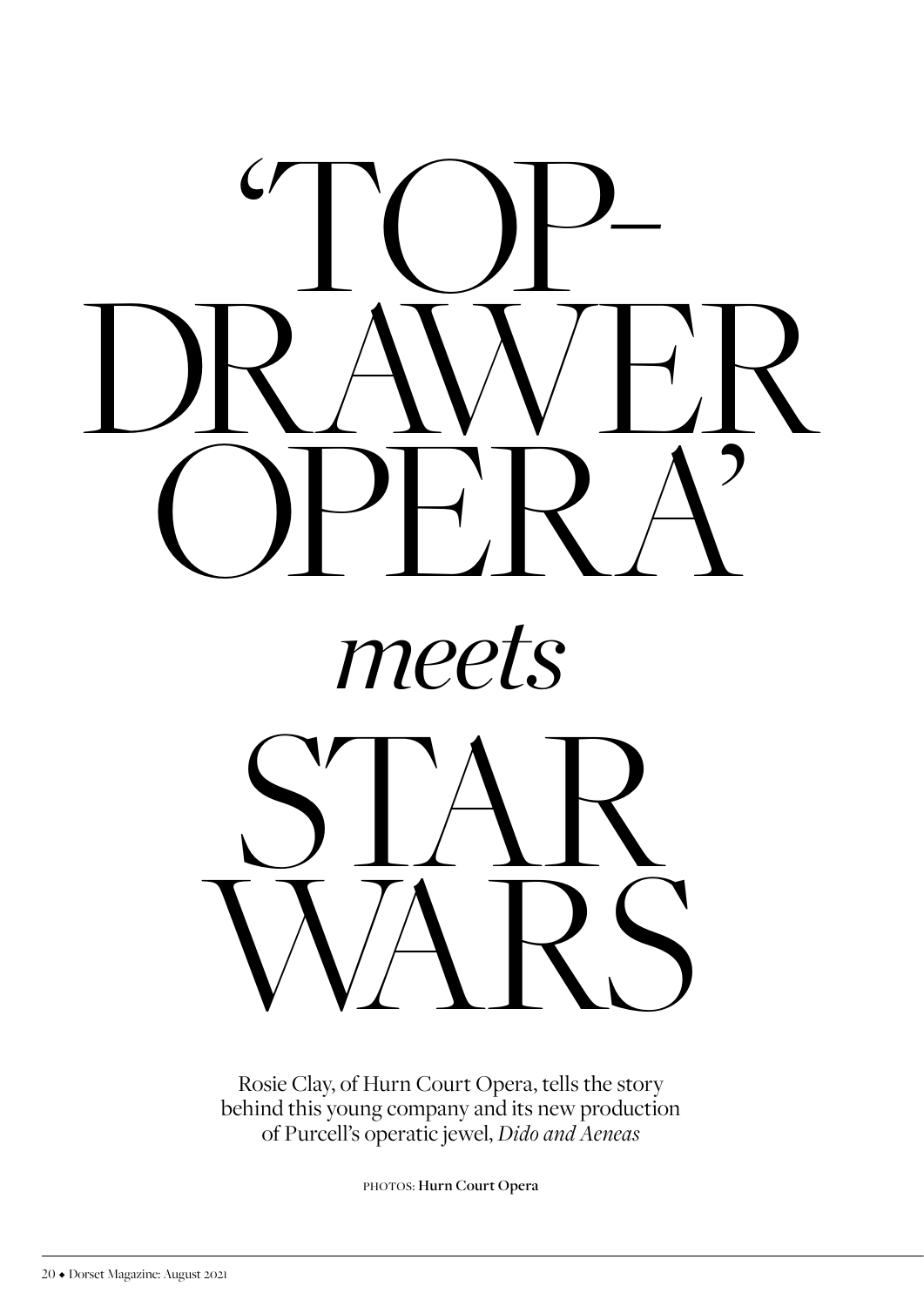

Guy Elliott as Damon in HCOs 2018 production of *Acis and Galatea*



of young singers fresh from conservatoire studies and a former Royal Ballet Principal, and you have a recipe for something very special.

Hurn Court Opera (HCO) brings all these elements together in a new production of Purcell's much-loved opera, *Dido and Aeneas*, which will be staged in Bournemouth and Salisbury in September.

Founded in 2017, HCO was set up as a charity to provide quality, paid performance opportunities for talented young classical singers launching their careers. The venture is the brainchild of Lynton Atkinson, the Artistic Director, who himself had an international career as a tenor soloist, and his wife mezzo-soprano, teacher and director, Joy Robinson.

The impetus was twofold. After many years of training, it's quite common for emerging classical singers to take unpaid work, and even pay to sing. 'In a small

way,' says Lynton, 'we wanted to create a few more, good-quality opportunities for artists at this stage'. Lynton and Joy's involvement with concerts at Hurn Court near Bournemouth, in aid of music therapy at Poole Hospital, provided another prompt. Both felt these events held the kernel of a larger enterprise.

In less than four years, our Bournemouth-based organisation has staged two operas, including a critically acclaimed production of Mozart's *Magic Flute*, masterclasses with international operatic stars and a regular series of vocal recitals. Our annual national Singer of the Year competition, now in its fourth year, provides both a competitive opportunity for singers between the ages of 20 and 29, and brings new talent into our view.

Lockdown of course slowed our activities. Our 2020 casted production of Mozart's *Cosi fan Tutti* had to be cancelled, as were all live recitals. But while singers' diaries emptied, we kept opportunities open in different ways, shifting the 2020 Singer of the Year competition online, running our planned masterclass online and commissioning lockdown recordings.

In keeping with our model, September's fully staged production of *Dido and Aeneas* features a cast of young singers who are reaching the end of, or have recently completed, conservatoire studies. 4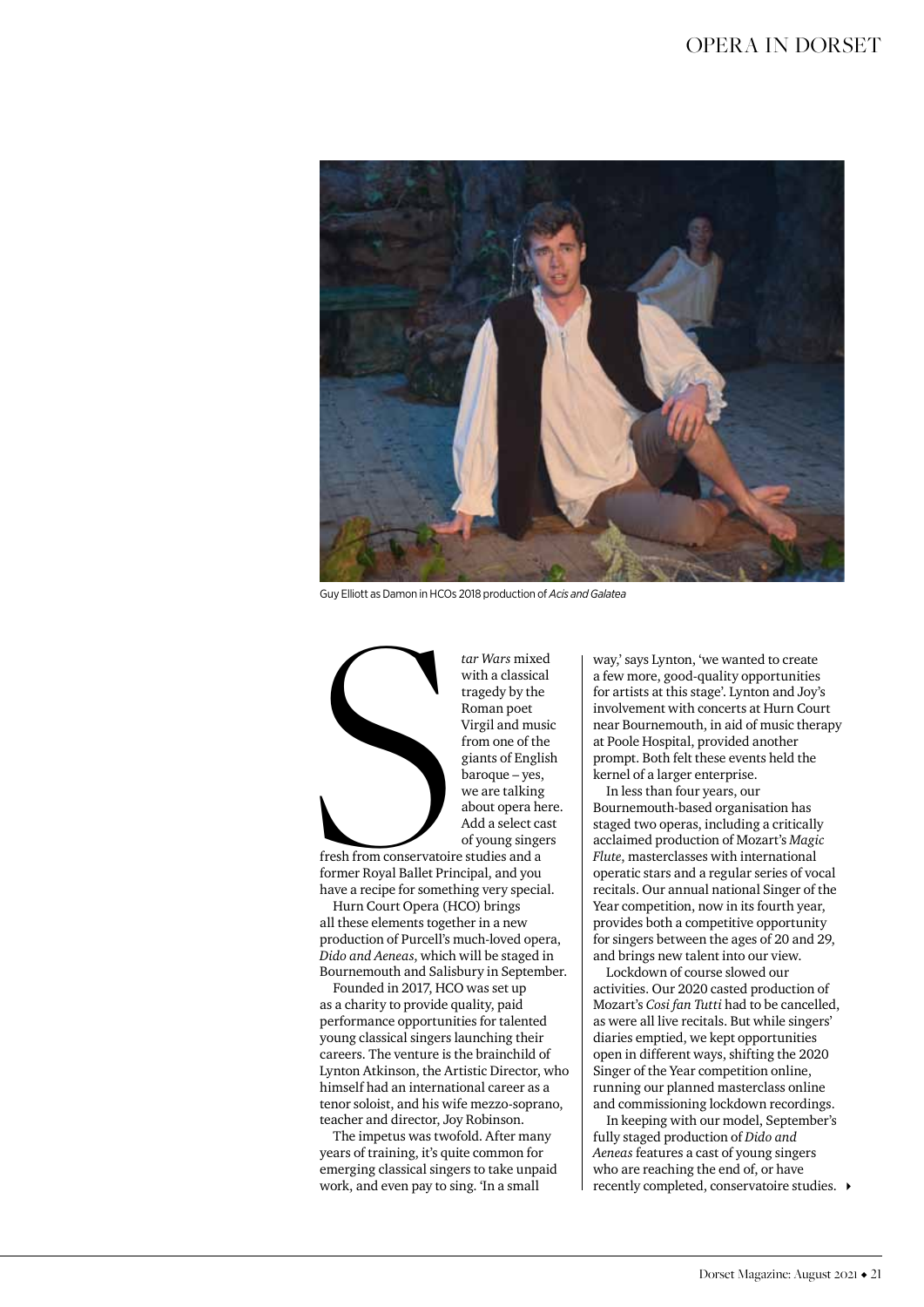#### opera in dorset

In the title roles are Welsh lyric mezzosoprano Angharad Rowlands as Dido and baritone Theo Perry as Aeneas. Natasha Page, soprano, will sing Belinda and countertenor Hamish McLaren performs the role of the Sorcerer.

Although we don't have a formal young artists' programme, our Singer of the Year competition, which last year attracted a record 114 entries, is a key route through which talented singers can reach us – both Angharad and Natasha were finalists in the 2020 competition. Successful entrants may also receive offers of recitals and chances to take part in masterclasses. In this way we create an informal cycle of freelance work, that gradually moves on as singers become more established and new ones come on the scene.

Another important part of our mission is to give this young talent exposure to people at the top of the profession. The Singer of the Year judging panel has included distinguished figures from the music world such as baritone Sir Simon Keenlyside CBE, who is also our President, and international operatic soprano Claire Rutter. Claire has also generously given a masterclass for HCO young singers, as have other international stars such as soprano Kate Royal and tenor Mark Milhofer. Feedback from people like this is hugely valuable to a singer at the start of their careers.

For the coming production of *Dido*, we're delighted to welcome former star Principal of the Royal Ballet, Zenaida Yanowsky to the creative team. 'Nowadays,' Lynton explains, 'opera singers aspire to be complete stage  $\blacktriangleright$ 

# *'Dido has some of the most gorgeous musical lines and poignant moments'*



The costumes for *Dido and Aeneas* designed by Sue Grove, draw on elements of Hanfu costumes from China and could be straight out of *House of Flying Daggers*, while the costume for Aeneas has more than a passing nod towards Luke Skywalker in *Star Wars*!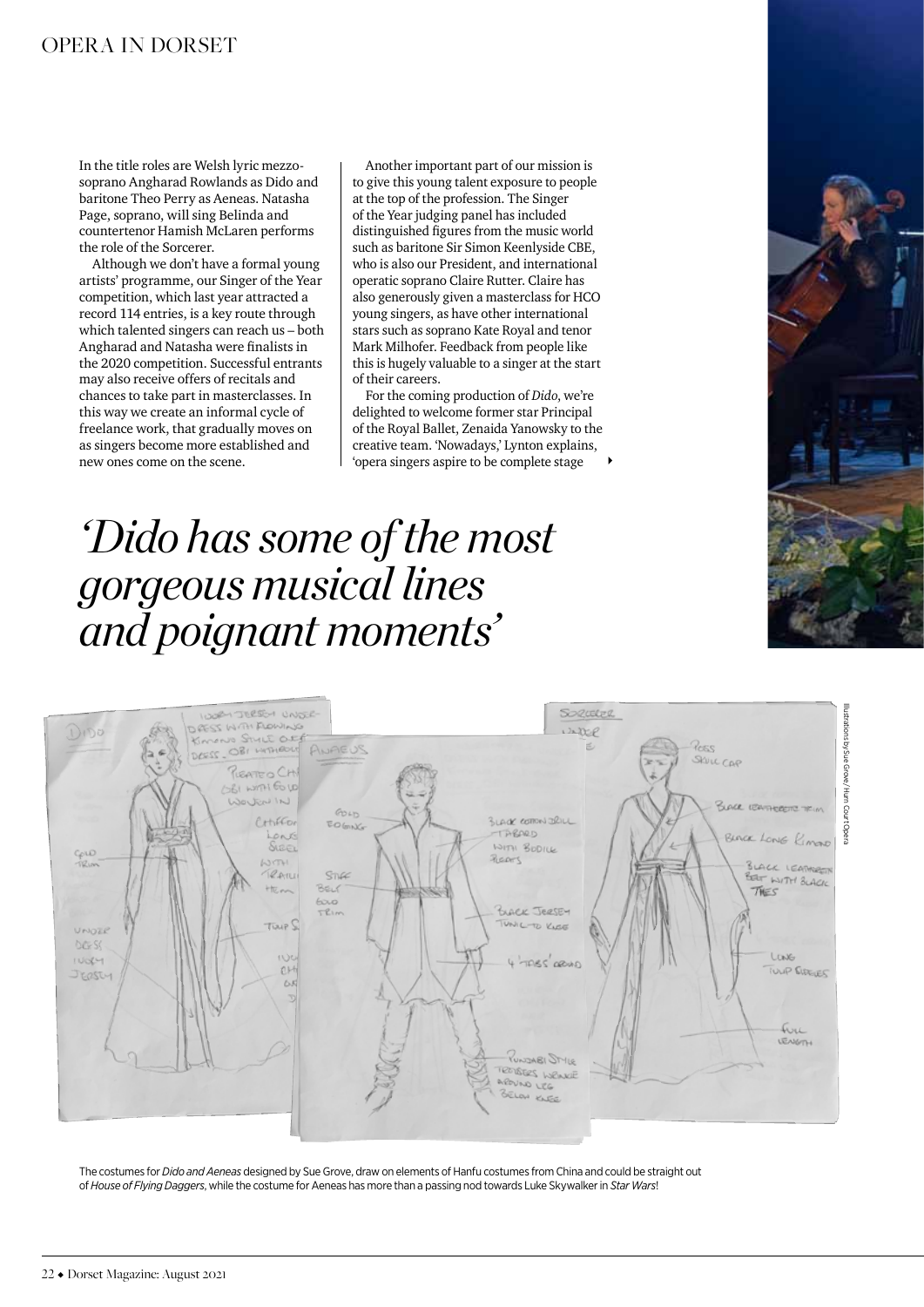

Adam Maxey as the monster Polyphemus with the Chorus of HCOs 2018 production of *Acis and Galatea*



A scene from Hurn Court Opera's 2019 sell-out performance of Mozart's *The Magic Flute*, Pamina played by Joanna Songi, with the Three Spirits - Maria Willsher, Bradley Hubbard and Lizzie Reece

#### LET'S GO...

#### **Dido and Aeneas:**

Richmond Hill St Andrew's URC Church, Bournemouth, BH2 6JJ **September 3:** Wilton Parish Church, West Street, Wilton, Salisbury, SP2 0DL *Both performances at 7.30pm. Tickets £25 from ticketsource.co.uk/hurncourt-opera. Under-18s and those in full-time education - free (ticket still needed).*  

**Other HCO events coming up... Autumn Recital: October 17:** Merley House, Wimborne 

**HCO Singer of the Year Competition 2021: November 14:** Bournemouth University 

#### **Christmas Concert:**

**December 5:** Church House, Wimborne,

*For further details go to hurncourtopera.org/ whats-on* 

 *HCO performances from your armchair: See these HCO productions online, Handel's Acis and Galatea (2018) and extracts from The Magic Flute (2019) at hurncourtopera.org*/*video. Watch lockdown performances from young artists at hurncourtopera.org/ lockdown-performances*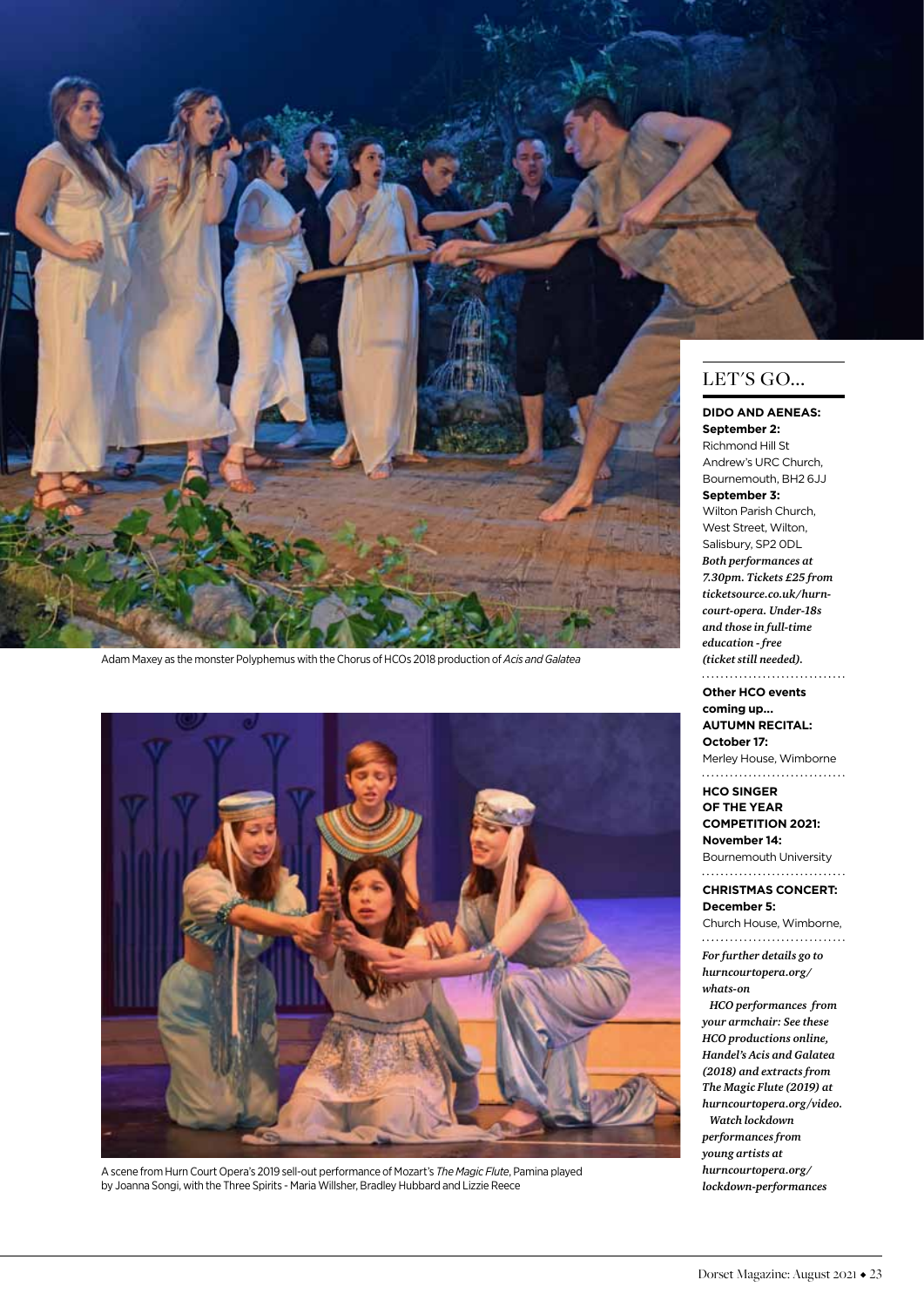performers and so the chance for our cast to work with Zenaida, who's mastery of expressive movement on stage is unparalleled, is extraordinarily exciting'.

As Movement Director, Zenaida will blend movement, though not choreographed dance, with Purcell's baroque music. 'My aim,' she says 'is to stylise the movement of the singers but without losing the human breath. If by intertwining movement with the music and words of *Dido and Aeneas* we magnify the impact of this masterpiece, I would say we've done a good job.'

#### **What is the story of Dido and Aeneas?**

Composed in the 1680s, and based on Virgil's epic poem *The Aeneid*, the opera tells the story of Dido, Queen of Carthage and her love for the Trojan, Aeneas. Dido has made Carthage prosperous through her wisdom and leadership, and the heroic Aeneas has the potential to reign with her. But fate intervenes in the form of Mercury who ruthlessly destroys the lives of both lovers, culminating in one of opera's most beautiful and touching arias, Dido's lament. Director Joy Robinson observes 'You're left with the vision of Dido and Aeneas as the playthings or puppets of fate, subsumed within a higher vision.'

Supporting the cast will be a small ensemble of string instruments and a harpsichord. As was common in the baroque era, and in keeping with this, the music will be directed from the keyboard, meaning that the musical director both 'conducts' and plays at the same time.

*Dido* has some of the most gorgeous musical lines and poignant moments. Not only does it have that heart-breaking final aria which is regularly voted the nation's favourite, but the drama and emotion is communicated directly in English.

Opera may carry for some an elitist tag, but HCO firmly believes it is an art form that touches us all. Proving the point, our 2019 production of Mozart's opera *The Magic Flute* at Christchurch's Regent Centre sold out, drew a standing ovation and the accolade 'An unexpected feast of top-drawer opera' declared Will Frampton in the *Bournemouth Echo*.

'This response was tremendous,' adds Lynton. 'It exemplified completely our aim to showcase high-quality singing from young artists, and to enthuse audiences with its power and beauty.'

So, if you're new to opera, HCO's *Dido*  may be the one to try. I also hope the opera buffs among you might be tempted too...  $\bullet$ 



### **ANGHARAD** Rowlands, Dido

Mezzo-soprano Angharad has just finished the first year of an MA in Performance at the Royal Academy of Music. In 2019 she made her debut at the Royal Opera House as 2nd Bridesmaid in David McVicar's revival production of Mozart's *Le nozze di Figaro*.

'Welsh is my mother tongue, so I grew up in the Welsh folk tradition competing in the National Eisteddfod of Wales. I had a wonderful singing teacher at that stage, Leah Owen, who instilled in me the importance of storytelling.

I continued to sing at university where by chance Sir John Eliot Gardiner, Artistic Director of the Monteverdi Choir, heard me perform. He later invited me to join their Apprentices Programme and I've since sung with the choir all over the world. I'm delighted to be performing *Dido* with HCO, a role I've always wanted to explore. I'm also currently preparing solos for concerts with the Monteverdi Choir conducted by Gardiner at the Salzburger Festspiele in August – Covid permitting!'



## Theo Perry, Aeneas

Theo graduated from the MA course at Trinity Laban Conservatoire of Music and Dance with distinction in July 2020. The baritone was the winner of the Trinity Laban Gold Medal 2020, the Paul Simm Opera Award and a Director's Prize for Excellence. He moves on to join the Royal College of Music International Opera Studio in September.

'I first jumped on stage aged 14 for the local amateur dramatic society, and for a number of years I wanted to be an actor and musical theatre performer. While studying music theatre at university my singing teacher suggested I explore some Schubert. Very quickly I was hooked and started working on classical singing, then opera.

Recently, I've been navigating the current situation by working as an IT Technician in a school in London, while studying privately to prepare for *Dido and Aeneas*  and the Opera Studio course at the Royal College of Music that starts in the autumn.'